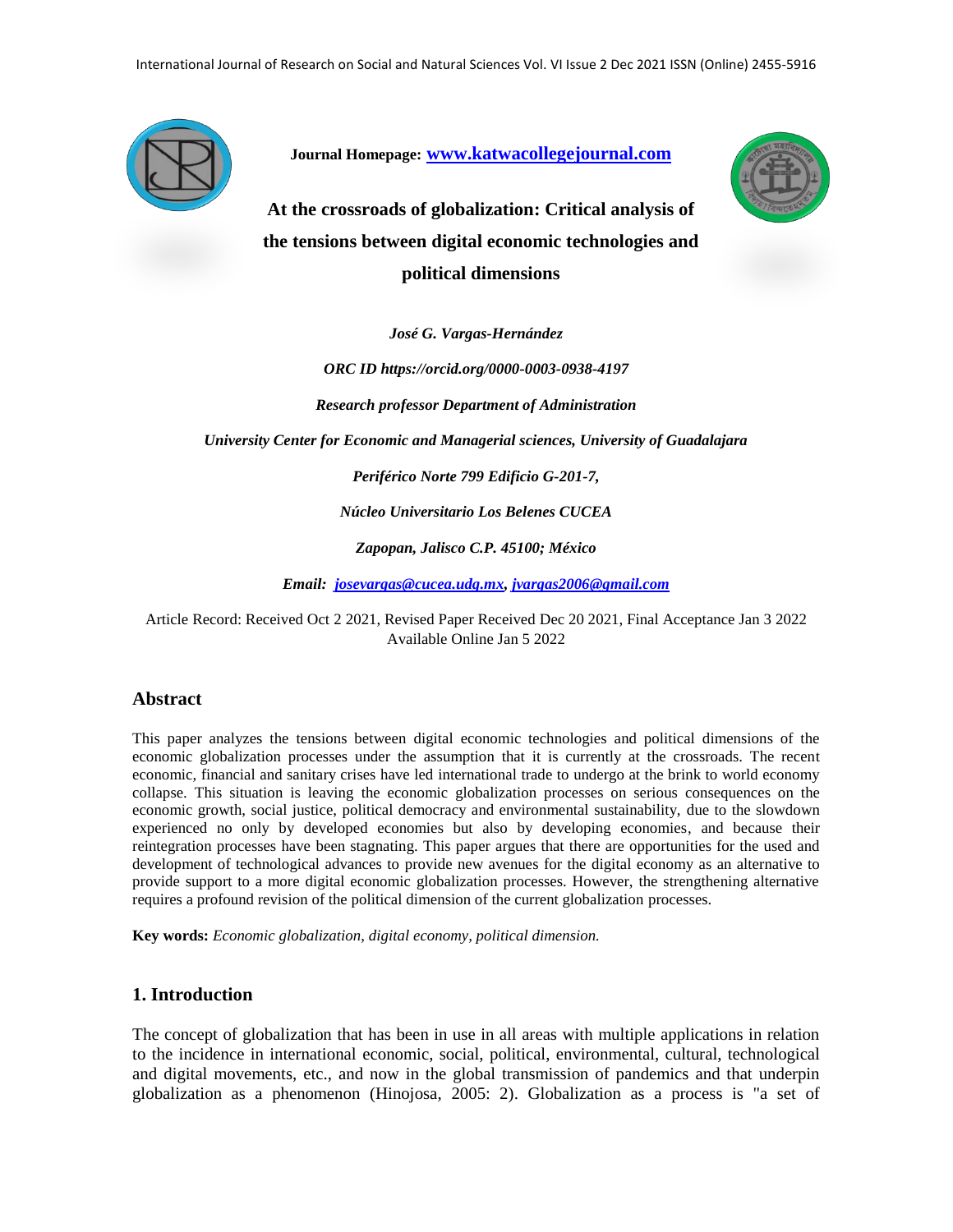transformations that affect society, the economy, politics, urban centers, the company, the office, the home and the use of free time" (Tomassini 1996: 318).

In fact, the processes of globalization constitute a phenomenon of economic, social, political, cultural and technological and digital integration that interconnects all the territorial and geographical spaces of the world to facilitate commercial, financial, investment, people, ideas, etc. flows. The processes of economic globalization are closely linked to international trade that are accompanied by elements of internationalization of world economic relations, such as monetary, financial, productive, ideological, political, cultural, religious, ethical, environmental, etc. (De Paz, 1998: 47).

It is clear that globalization involves transformational changes in all dimensions. The interest of this paper is to analyze the tensions between the digital technologies and political dimensions. The digital technologies dimension is the pushing factor moving towards a continuing economic globalization processes, while the political dimension is the pulling force that restrains the development of globalization leading towards slowdown the processes to the international and local levels.

Globalization theorists argue that a single system of world governance structured on the basis of national states giving up powers is sufficient to address all the problems that result from economic globalization. But now it turns out that there are the national states themselves that assume their leadership, responding to their populations with more efficient solutions to address the seriousness of the problems. The incapacity of globalization to solve problems of unemployment, poverty, economic decline and de-structuring of some economic sectors has led to serious concerns in economic, social, political and environmental issues.

Global society tends to become more fragmented and divided between the beneficiaries and the losers of the globalization processes, while the national state is prepared to regain its political functions to restore the balance. This political dimension of the economic globalization processes is reshaped by the impact that digital economic technologies have to further the continuation. Digital economics should be understood here as a new form of production and consumption that emerges with the introduction of internet technologies and that affects not only the economy but also society.

This paper analyzes in first instance the digital globalization, also known as the globalization 4.0 to continue with the political dimension, and finally there is a discussion.

# **2. Digital Globalization or Globalization 4.0**

The second wave of globalization occurs after the Second World War and up to the present time, associated with the ICT revolutions and the beginnings of a digital revolution. There is currently a decline in this second wave. Friedman (2005) argues that the first wave of globalization processes was driven by national state governments while multinational corporations promoted the recent second stage of globalization and the third stage by skilled labor and digital technological convergence of information, communication and transport systems.

Since the end of the cold war, there is a surplus of productivity that has intensified the competition of multinational and transnational enterprises in international markets which in order to maintain their positions and gain more competitiveness, they are resorting to strategic alliances, merger, acquisition, digital advances and industrial restructuring. At the end of the seventies, Brzezinsky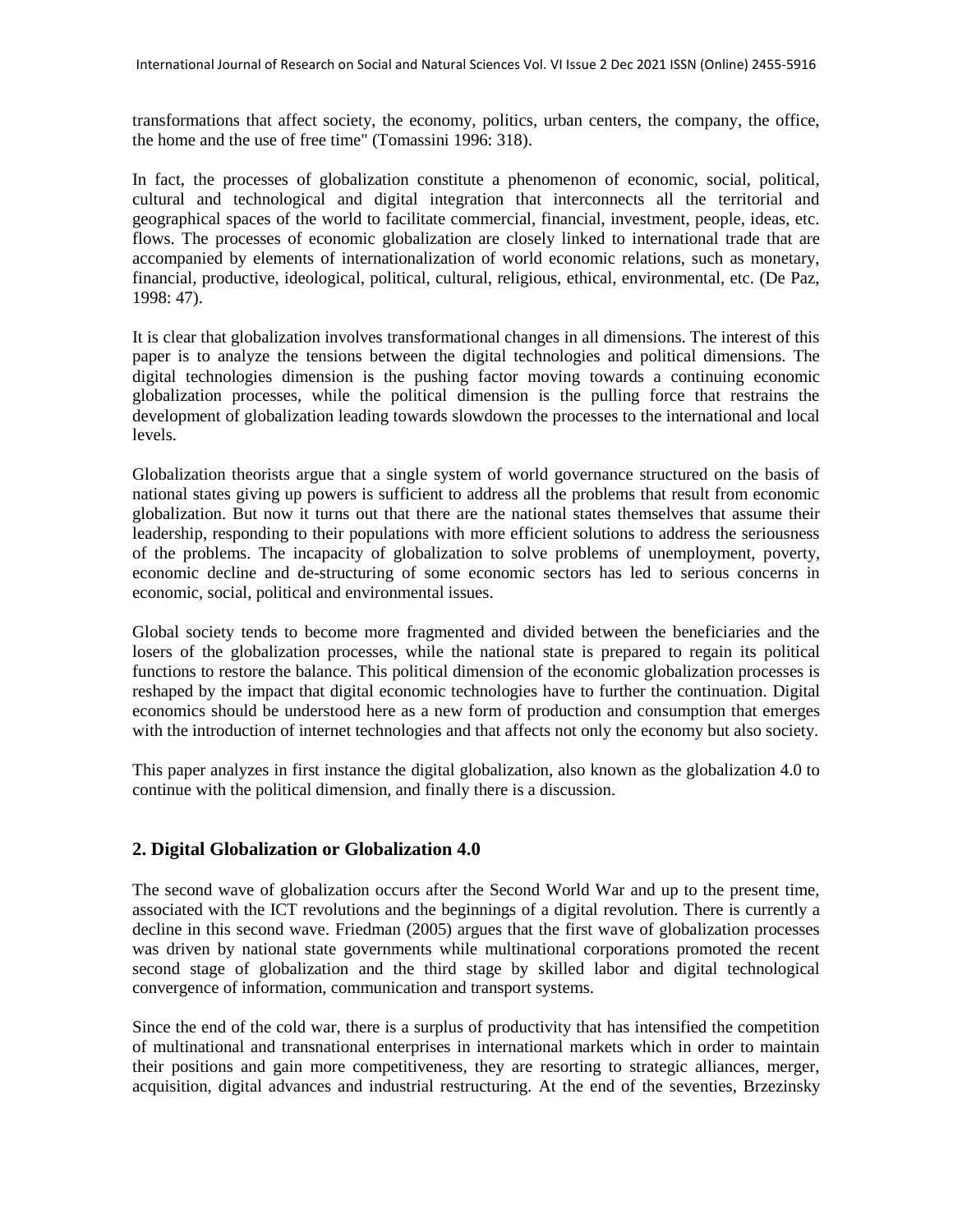proclaimed the global society while Mc Luhan spoke of the global village caused by the development of communication technologies.

The current stage of globalization marked by the second digitization is associated with the exponential growth of global digital platform companies. The globalization phenomenon includes the economy, financial, social, political, cultural, technological, digital, geographic, ecological, etc., variables. The current stage of globalization that spans the last four decades is characterized by the speed, scale and scope of commercial, financial, people and ideas exchanges facilitated by trade agreements and treaties, advances in digital technologies. information and telecommunications, the end of the cold war, etc. All of these are factors that contributed to creating a system of interdependence.

We are entering a new process of globalization known as the Globalization 4.0 enabled by the  $4<sup>th</sup>$ industrial revolution characterized by the digital-driven economy era and marked by the frontier of the cyber world. The fourth industrial - technological revolution marked by automation, digitization and biotechnology, is a disruption that is accompanied by great opportunities, but also great dangers. The technological development of 5G networks under national security arguments establishes a virtual wall between the two great commercial powers.

The digital economy is becoming the open economic globalization. The global digital economy is becoming a strong force through the enabling of e-commerce, digital services, big data and artificial intelligence, by also threatened by cyber-attacks. The digital technological transformations point to a greater impact in all sectors, but more in manufacturing, the global economy.

The report "Globalization of the World Economy" of the Milken Institute (2003) highlighted the benefits of foreign direct investment, technological and digital innovation economies of scales, interdependence, national sovereignty, equity distribution, etc., although many of these benefits favored some actors while hurt others. The tendencies and possible scenarios in world trade have been assessed by the World Trade Organization (WTO, 2012, 2013) finding notable changes in structure, geographical dispersion and number of agents influenced by demographic new technologies, information, communication and digital technologies, foreign direct investment, sustainability of energy and natural resources, transportation costs, consumption, trade agreements, etc.

The rapid advancements in innovations on information, communication and digital technologies and transportation systems have enable business organizations to identify opportunities for investment and rapid transfer of assets, production, distribution and consumption around the world. Technological change and digital innovation are linked to information and communication technologies and trade openness which is considered at the heart of human progress (Mokyr, 2016). Economic globalization is concerned with changes in world trade and investment policies shaping the economic forces that are connected with digital informational and technological flows and socio cultural changes.

These investment flows are possible due to liberalization of local economies development of digital information and communication technologies (ICTs) and lower transportation, logistics and transaction costs. The economic globalization process provides a competitive advantage for business by sourcing inexpensive raw materials, taking advantage of lower labor costs, leveraging expert digital, technical and scientific knowledge, decreases manufacturing costs. Knowledge and digital technological innovation has increased and is shared between countries in international cooperation. Advances in transportation, digital information and communication technologies accelerated trade and investments around the globe.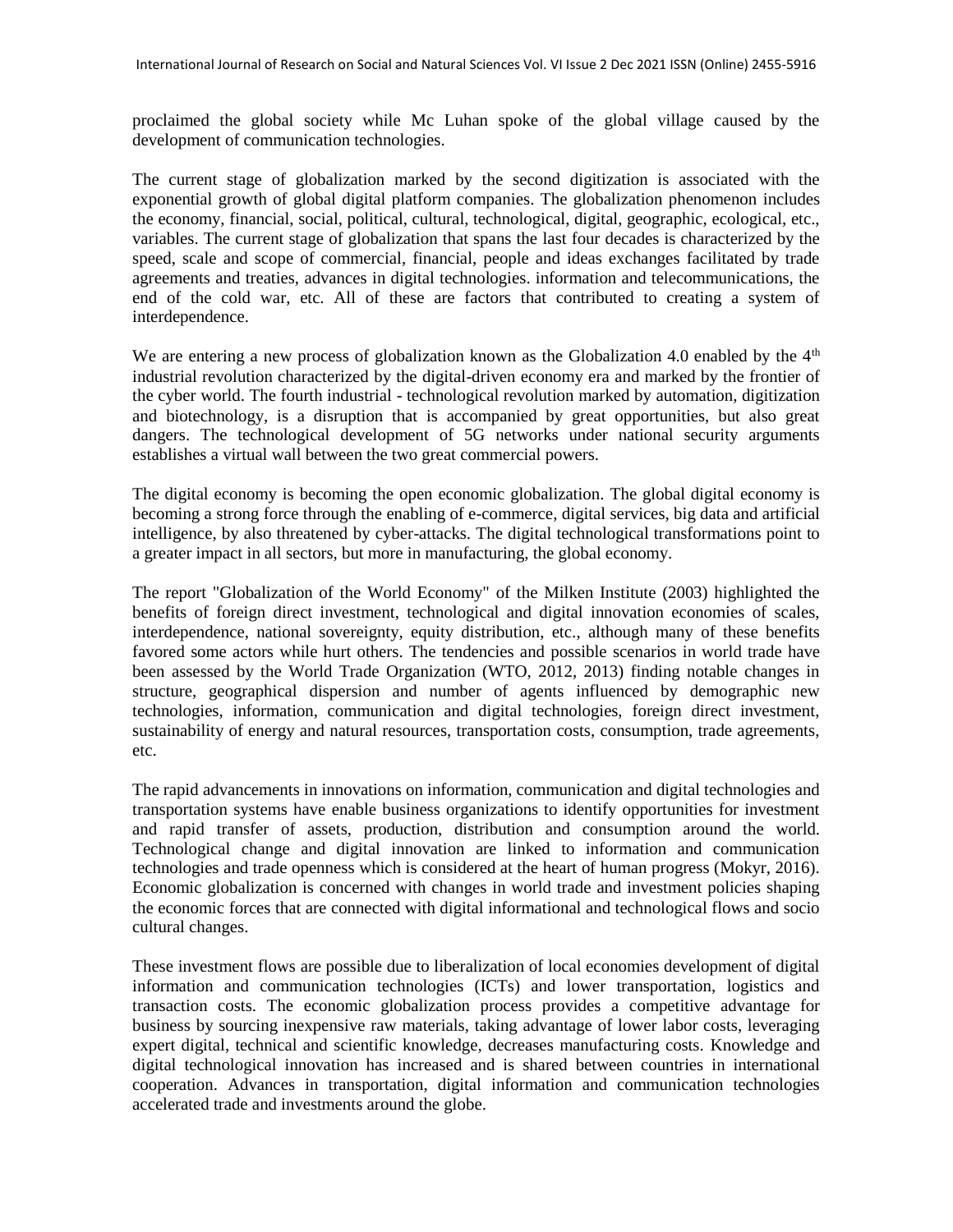In 2018, Alibaba established its regional headquarters in the ancient city of Xi'an which is considered the birthplace of globalization as the starting point of the old silk road more than 2,000 years ago. The Silk Road headquarters in Xi'an of Alibaba is its logistic global center for the ecommerce giant enabling the evolving globalization 4.0. Despite that China has been a beneficiary of the commercial globalization processes, but it avoids falling into the game of the digital global economy by limiting access to US platforms. China's economic development has allowed an increase in the economic perceptions of workers, raising the costs of labor and scientific, technological and digital advances that favor the development of activities with high added value and that require less geographic dependence.

Geographical globalization is the set of economic, social, cultural, digital, technological and institutional progressive processes which contribute to the development of exchanges, flows and relationships between individuals and societies. The global flows of people and digital information transforms socio cultural relationships and norms in lifestyles, consumption, etc. Economic globalization processes deeply affect and transform all societal aspects. The spread of digital information and communication technologies has enabled the economic forces to operate faster through the expansion of multinationals in media, marketing and communications.

The market frontiers are in continued expansion and integration processes facilitated by the digital information and communication technologies in all productive activities. The process of economic globalization measured in terms of exports and imports over GDP experienced an upward trend from the 60s of 23% to stabilize at 60% until 2018. This scenario is the opposite of globalization as a consequence of economic policies and deep trade, cyber and digital wars which led to a deepening economic crisis in a severely critical economic and health crisis accelerated by the pandemic.

However, the health emergency due to the corona virus pandemic has limited globalization processes with the closing of borders decreed by the governments of the national states, thus paralyzing the controls of commercial exchanges and population movements. The health crisis shows the state of industrial defenselessness in which many countries find themselves, as well as the dependence for the supply of health equipment and medicines, basic and strategic products. Also companies that manufacture high-tech products are dependent on components that come from other countries.

Artificial intelligence, robotics, a more digital economy, etc., are trends that contribute to a reduction in the workforce and avoid face-to-face contacts in times of health crises and possibly reducing formal employment and requiring a compensatory intervention of the State (Schaal and HeidenReich, 2016). Another challenge of economic globalization processes is the inextricable adoption of technological mechanisms of digital change towards trends such as robotization that can reduce dislocations.

Automation systems reduce dependency on labor costs and offer greater flexibility for the geographic location of the production of goods with higher added value and logistics density with low transport costs. Cycles of technological and digital innovation accelerate if the production of value-added goods are integrated into clusters of knowledge generation, innovation and development

Technological advances in robotics and digital automation mean that the location of production plants is no longer dependent on locations where labor costs are the cheapest. Some of the answers to the context of the work location of production systems are in the digitization and automation of processes. Industrial restructuring and readjustment supported by science and digital technology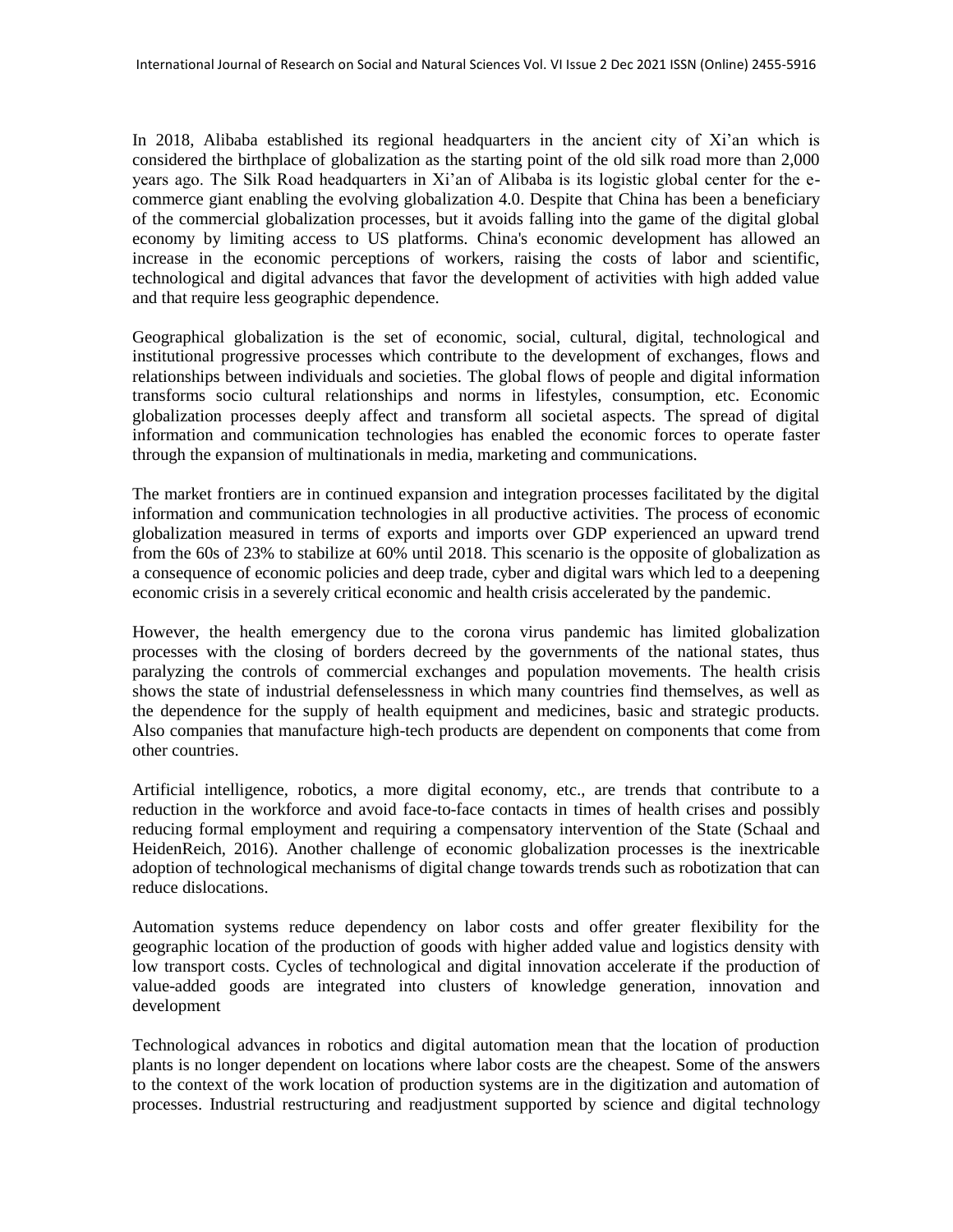development undergone in most of countries, have contributed to the economic globalization process in an era of knowledge economy. This situation has led to the weakening of international competitiveness and to the cross-country shifting of labor intensive industries to less developed economies.

The growing global integration of commerce, markets, finance, digital technology, communication bypass all the traditional boundaries although the benefits are questionable in terms of efficiency of labor division, increasing competitiveness and productivity, increasing the wealth and reducing poverty and raising the standards of living.

The globalization processes have represented advantages with the opening of new markets for companies, new sources of financing, access to resources, technology, digital and scientific knowledge, academic and cultural exchanges, homogenization of international regulations, respect for human rights, employment opportunities and professionals, etc. Some of the negative consequences include greater control of migratory movements, reduced exports and imports, decreased investment, stagnation of technological innovation.

On the hidden side of the economic globalization processes, the risks and their spread have increased, which are partly the result of multiple contacts and digital technological advances, such as epidemiological contagion, the vulnerability of the internet and cyberattacks, etc. The dimension in which these risks are presented have pernicious and dysfunctional effects for everyone and in all parts of the world, for individuals, organizations, companies, civil society, government, etc. Technology knowledge transfer around the world has fueled the technological digital advances of developing nations while the technology piracy has become a problem between the competitors. Technological and digital advances are at risk of being copied and stolen when building products offshoring.

The emergence and rise of new digital technologies polarize labor markets and destroy many sources of work. Despite the great challenges posed by the digital age, it is difficult for globalization processes to fully regress, rather the interdependence achieved is being transformed into a transition towards a new world order with new balances in hegemonic power, not exempt from confrontations and trade wars.

The trade war launched by the United States against China slows down trade between these two countries and slows the progress of the project of a globalized economy. The growth rate of world trade in relation to global GDP tripled in the four decades after World War II but began to decline with the dot com crisis and continues with the financial crisis of 2008-2009, with short periods recovery.

In the 1980s, 1990s and early 2000s, the West had the hegemony of an internationally cohesive community. However, since the crisis of 2008-2009, the differences in hegemonic interests between emerging nation states have given rise to contradictions. The global crisis of 2008-2009 had a strong impact on the western economies of States, Europe and Japan, but China always grew at more than 10% of GDP.

The world economic system overcame the crisis of 2008-2009 with the support of credits and subsidies from the nation states to the banks. China contributed 80 percent of world growth during that decade and became the locomotive of the planet. UNWTO announced that since 2012 trade has been growing at a slower rate than global GDP. According to Acemoglu, et al. (2016) the processes of economic globalization destroyed 10% of jobs in the manufacturing sector in the United States. In 2018, trade growth decreased by 3% and in 2019 by 2.6%.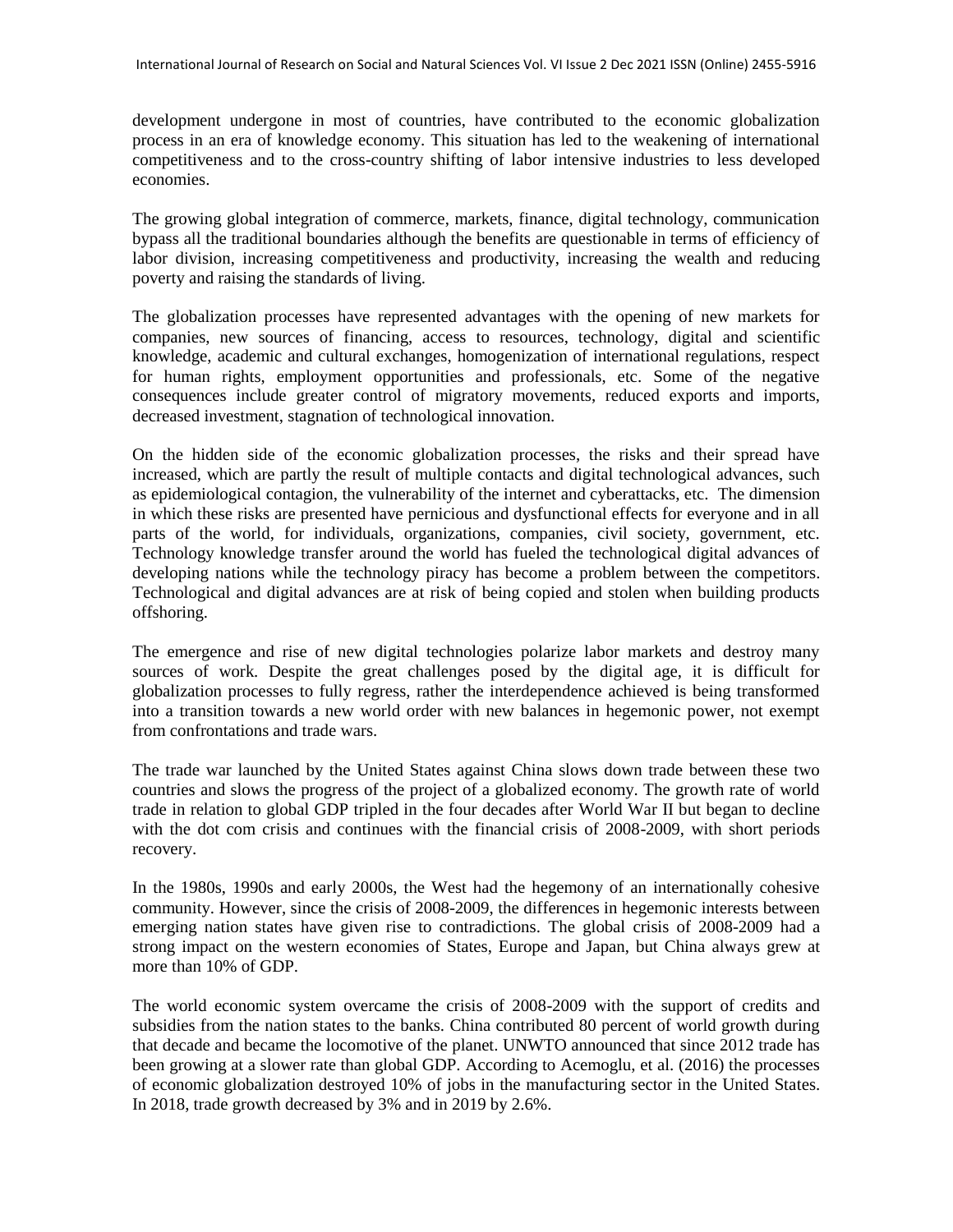There are several factors that producers and consumers take into account in their decisions to return part of their production to the place of origin in a process known as re-shoring. In addition to other factors, the health crisis caused by the coronavirus epidemic, trade wars, the isolation of the East and the West, etc., have a profound impact on the processes of economic globalization and whose effects are the cause of re-shoring reinforced with activities automated, digitized, and the use of technological advances such as artificial intelligence, etc. However, changes in national trade policies, diversification of the local supplier base, etc. are required.

The new technological and digital conditions offer those who have been harmed by the impacts of the organization to organize themselves in movements of resistance to hegemonic globalization through counter-hegemonic globalization processes and in situations of a subaltern cosmopolitanism. Hegemonic globalization offers the new instruments of counter-hegemonic globalization of resistance to its own victims organized in social organizations and transnational movements with the development of information, communication and transport technologies.

New digital and technological advances accelerate de-globalization processes. However, it is totally contradictory that to face the crisis of the pandemic, scientific, technological, digital, commercial cooperation relationships are required, etc. among all the peoples of the earth. For example, platforms and information and communication technologies have grown more during this confinement stage, as well as other specialties that help overcome spatial and temporal barriers.

# **3. Political Dimension**

The political ideology based on the globalism is a historical trend that propels the powers to the highest level of political and economic domination through the global market and trade. The globalization processes that began in the middle of the last century, after the Second World War, were the result of a strategic decision by consensus of the most developed nations and for political, economic and social reasons, in order to promote commercial relations, industrialization and the production of goods.

The ideology proposed for the promotion of globalization was the development of liberalism and constitutional democracy, as well as in those national political systems that have an affinity with the United States and the United Kingdom. The authoritarian elites of liberalism attempt to establish alliances with the middle and lower classes by granting paternalistic economic concessions to establish legitimacy, even if they exclude minorities and migrants.

Liberal democracy is considered a global political regime. In sum, the factors that gave rise to globalization processes that began after the Second World War, are reduced to the need to integrate European nations. The regulations of economic globalization are consolidated to create the international monetary system, limit the interventions of national governments, facilitate the liberalization of commercial and financial exchanges and to eliminate or regulate trade barriers and obstacles to investment movements., etc. (Herdegen, 2005: 101).

During the 1980s there was an intense processes of economic globalization and restructuring coinciding with the new urban regime and politics. Later, during the second half of the 20th century, globalization began a deepening phase, overcoming many obstacles, especially after the fall of the Berlin Wall and the Soviet bloc. Globalization was possible due to the collapse of the Soviet system bringing delocalization, deindustrialization, unemployment, precarious and debt leading to a financial crisis. Financial chaos justifies the concentration of power in financial centers.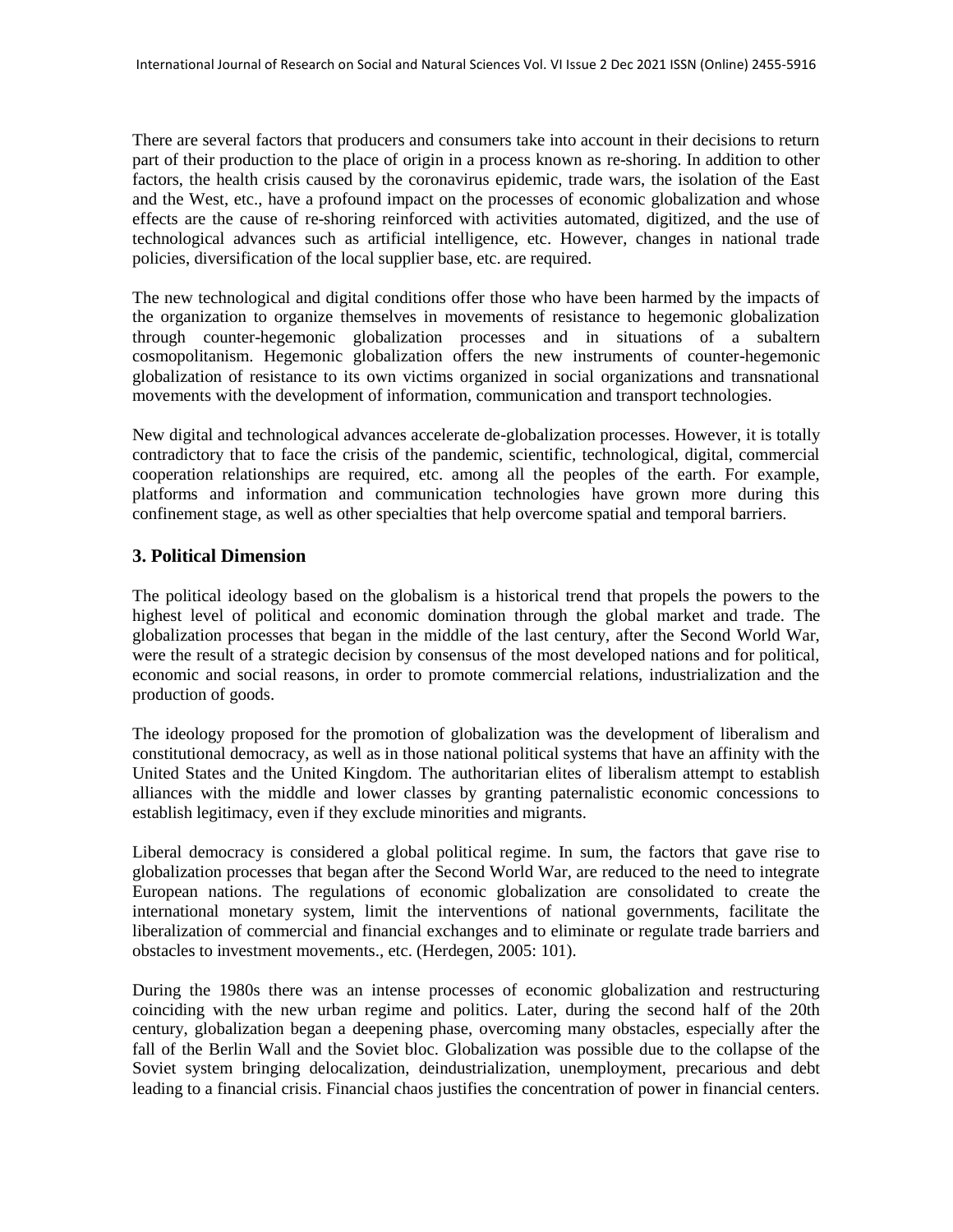However, there is no chance that the financial and economic elites will be destroyed. Globalism destroys the sovereignty and borders of nation states.

The current crisis collapses the pax Americana that emerges from the post-war world system and with it the world economic system also collapses, according to the results presented so far. The United States were the ones that most promoted the globalization process with the current characteristics, with actions that further strengthened the process that was taking place in Europe but only involved in a limited way the relations of commercial, financial, industrial exchange, organization of political systems and cultural. The economic, political, social and cultural influence of the great powers on the less developed countries through processes of colonization, internationalization, integration, globalization, etc., establish exchange relations between their markets for raw materials, natural resources, commodities, goods and services.

The incorporation of countries into the world economic system determined more by geopolitical than geo-economics issues, have had stages of expansion and stages of withdrawal of trade relations, always with secondary effects (Findlay and O'Rourke 2007. During the period of intense globalization, some national states have remained outside of specific actions for the development of their strategic industry while others promoted more aggressive competition policies with the intervention of the State to attract activities with high added value, without leave everything in the invisible hand of the market.

In fact, national states can encourage activities for the generation of knowledge, research, development and innovation, etc., which lay the foundations for deploying competitiveness strategies. The intervention of the national states has been opportune to implement competitiveness strategies by offering support programs, incentives and instruments to promote global innovation clusters with the cooperation of public-private partnerships.

The levels of measurement of globalization processes can be made with the KOF index, which measures economic globalization, social globalization and political globalization. The KOF Index (Swiss Economic Institute, 1979) that measures the economic, social and political dimensions of globalization shows an increase in globalization processes since the seventies with a strong boost in 1991 with the dissolution of the USSR and until 2008. The indicators of political globalization analyze the degree of cooperation between countries, participation in international organizations and treaties, democratization and the respect of governments for the dissemination of ideas, etc.

The trend changed in 2009 during the global financial and economic crisis. Europe is stagnating economically and growth is shifting to Southeast Asia, mainly to China. The health crisis has deepened and aggravated the slowdown in economic globalization processes that began since the 2008-2009 crisis and then in 2016 when the United States hampered China's geo-economics and geopolitical advances.

The anti-globalization reaction of segments of the population that feel alienated and marginalized has led to the development of political movements that weaken collaboration towards international cooperation and global collaboration policies, which has deepened in the crisis of the pandemic. Resistance to globalization processes can have similar political behaviors with different expressions and manifestations of discontent. However, this resistance is opposed to oligarchic forces with a neo-conservative tendency that are from corrupt and repressive regimes under the pretexts of fighting international terrorism, weakening the anti-globalization social movements.

In the current economic globalization, geographical and political limitations are overcome, thus accommodating the sovereignty of national states to the dynamics of the international economy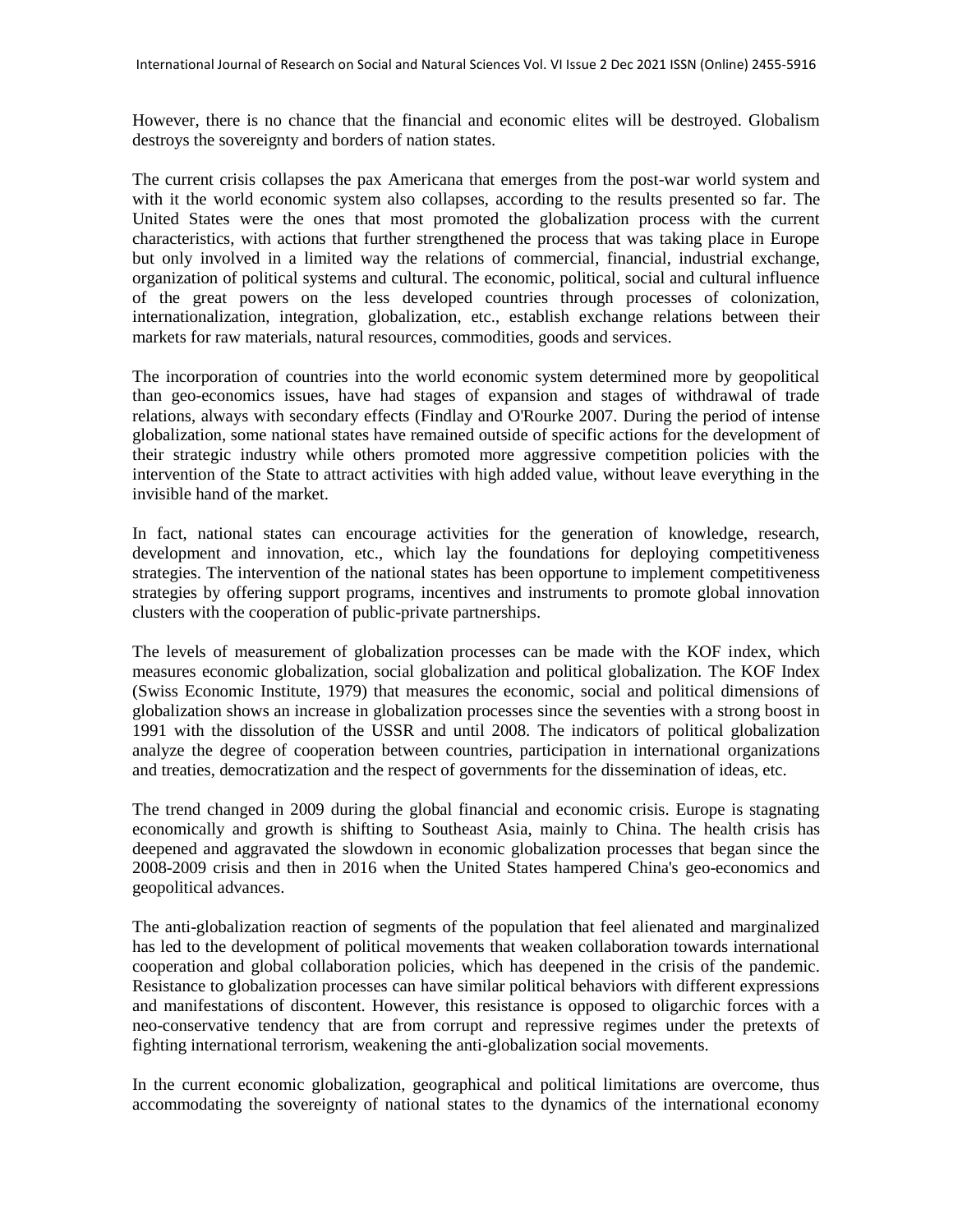(García de la Cruz, 2008: 54). The economic sovereignty of nation states has an industrial base supported by an Antarctic horizon and intense global competition beyond commercial relations. The processes of globalization and international economic relations have managed to position and consolidate a supra-state institution that replaces the figure, functions and space and sovereignty of national states.

Globalization is constituted as a multiplicity of links and interconnections that transcend the nationstates (and consequently the societies) that make up the modern world system. It defines a process by which events, decisions and activities in one part of the world can have a significant consequence for individuals and communities in quite distant parts of the globe. Therefore, the national states are the central actors to create the normativity of international economic relations under the conditions that correspond to them.

The liberalization of markets and financial expansion was generated at the cost of losing a part of the economic political sovereignty of the national states. The Sovereign Wealth Funds (SWF) are investment instruments used by exporting countries to channel foreign exchange reserves under public control (Segrelles, 2008). A world power out of the loss of national sovereignties has been created merging political decisions that are not necessarily beneficial for all the people. A direct effect of globalization processes is the partial transfer of sovereignty to national states with the loss of autonomy and other attributions to international institutions who then instruct them on the obligations to comply with.

Loss of sovereignty and autonomy of the nation states is explained in the model developed by Rodrik (2000) called the Global Economy Trilemma in terms of having each country only two out of three margins of maneuver: international economic integration, democracy, and the nation state. International economic integration is the high level of involvement in globalization processes. International economic integration has become a political decision of nation-states.

The theory of international economic relations has structural differences to separate international trade relations from economic globalization. From Westfalia, international relations in the form of a voluntary international association to establish alliances based on normative agreements of international law that have dealt with political, diplomatic, economic, social, cultural, human development, etc. International economic relations constitute a system of different norms and institutions that make up a coherent set to regulate economic transactions. (Hinojosa, 2005: 43). The globalization of the economy with territorial and geographical elements is derived from international economic relations.

Democracy refers to the political organization system designed with institutions to respond to demands and the vote of citizens. The nation states are the territorial jurisdiction that has independent powers to enforce a legal system. Economic globalization processes contributed to the democratic processes benefiting the national institutions following the implementation of free market oriented policies (Wolf, 2005). However, this result is not definitive and not always validated by the empirical studies.

The Washington Post wrote that "globalization was pitched as a strategy that would raise all boats in poor and rich countries alike. In the U.S. and Europe consumers would have their pick of inexpensive items made by people thousands of miles away whose pay was much lower than theirs. And in time trade barriers would drop to support even more multinationals expansion and economic gains while geo political cooperation would flourish" (Cited by Collins, 2015).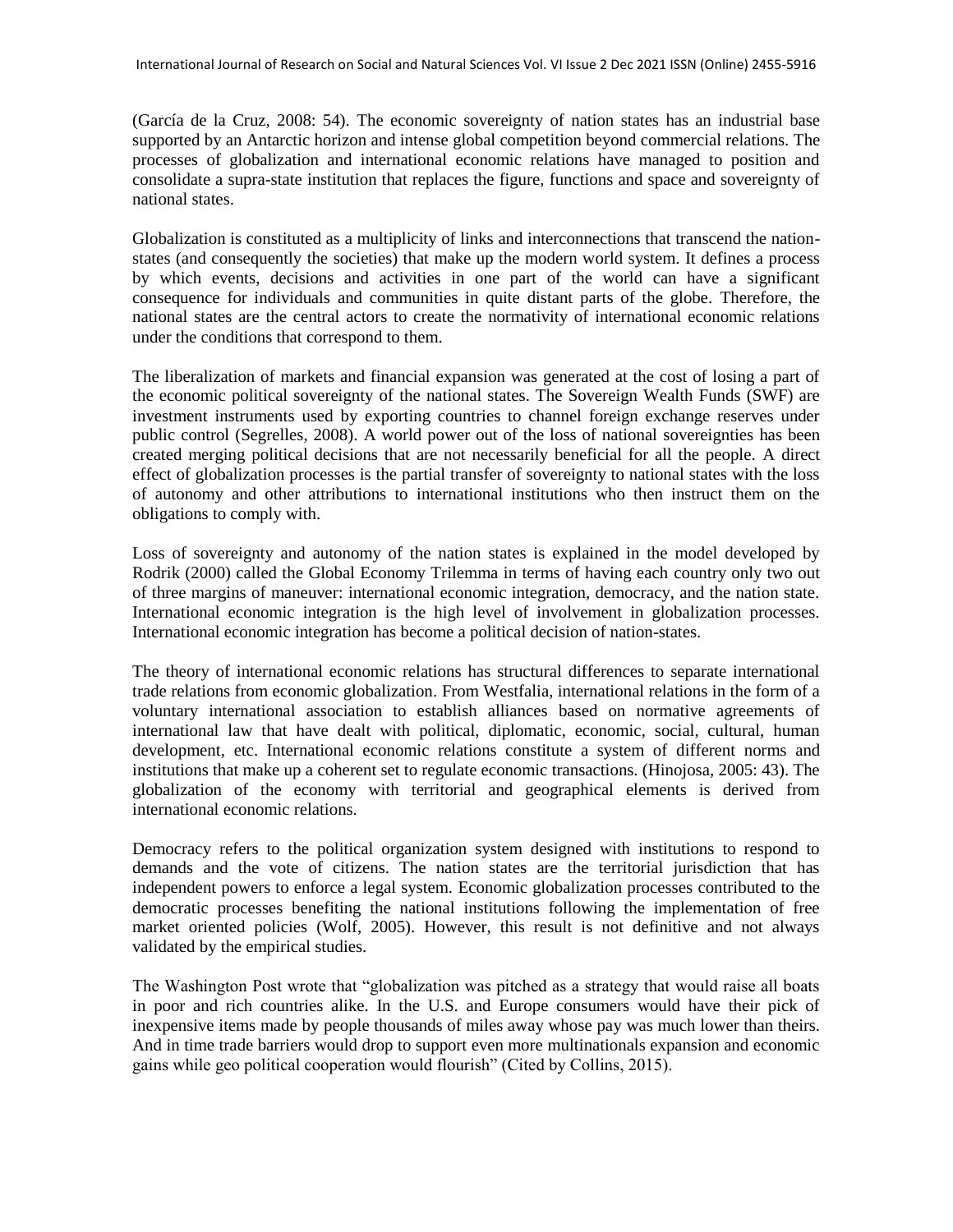Conceptually, economic globalization has been the motivating principle to promote relations of cooperation and integration through agreements between national states to form an international community. However, not necessarily the humanity has become more open, emphatic and tolerant towards each other with different values, traditions, ethnic backgrounds, political and religious believes, etc.

Transnational companies impose economic policy on the market under the design of a model of society (Hinojosa, 2005: 5) and serves as a reference to plan the world economy incorporating national states and people. Multinational and transnational corporations are gaining political power and influencing national political decisions of host countries beyond their core of their business activities. The largest MNCs are being criticized by having bigger budgets and are more economic and politically powerful than some national governments despite that do not have capacity of coercion, which is the critical role of the nation state (Held, 2010). Grauwe and Camerman (2002) found that added value of MNES are smaller compared with other nation-states (Grauwe and Camerman, 2002: 15).

The concentration of global GDP and international investment derives from the political power and technological capacity of the most advanced nations, which generates conflicts between the great powers, for which a review of the mechanisms of representation in the institutions is required. The model of economic globalization promoted by an economic system different from the West with a strong preponderance for the management of international economic relations is promoted by the national states of Asia, takes value in geopolitical tensions, crisis and conflict, as the basis of its sovereignty. Asian nation states efficiently manage the health crisis, combine industrial, technological and digital development and have become the global suppliers of medical supplies.

Faced with this position, Western nation states are perceived as dysfunctional structures. Today the most detractors and opponents of globalization have become its most ardent defenders, in part due to the collateral effects of the corrosion of democratic values. In addition, governments that want to establish new national balances by controlling the excesses of globalization, in many cases to legitimize themselves and retain political power in their people. When the global village is proclaimed, some countries withdraw into themselves from the globalizing processes under the slogan of our country first. This represents a change in the model of economic globalization that affects the international economic order and that affects all orders of social and political relations, environmental sustainability, etc.

The globalization process promoted after the Second World War was not fully accepted by Latin American, Asian and African countries, in addition to the opposition of Russia some Eastern European countries, organizations and political groupings of European countries, who criticized the advances globalization and prevented the deepening of economic, commercial, military development, and to a lesser extent in the cultural and social, etc. The initial globalization processes respond to the economic, social, and political interests of the most advanced European nations. Thus, it is explained that the globalization processes of the Latin American peoples did not have the same economic, social and political implications, partly due to the politicization of human rights, among other factors that led to resounding failures.

The impact of the processes of economic globalization on the growth of national economies has been very unequal in its benefits depending on their level of involvement, political stability, levels of corruption, infrastructures (Barberá de la Torre, 2012: 477).

Critics of the current economic globalization processes argue that it has debilitated the national sovereignty, generated economic, social, political, cultural inequalities and erosion of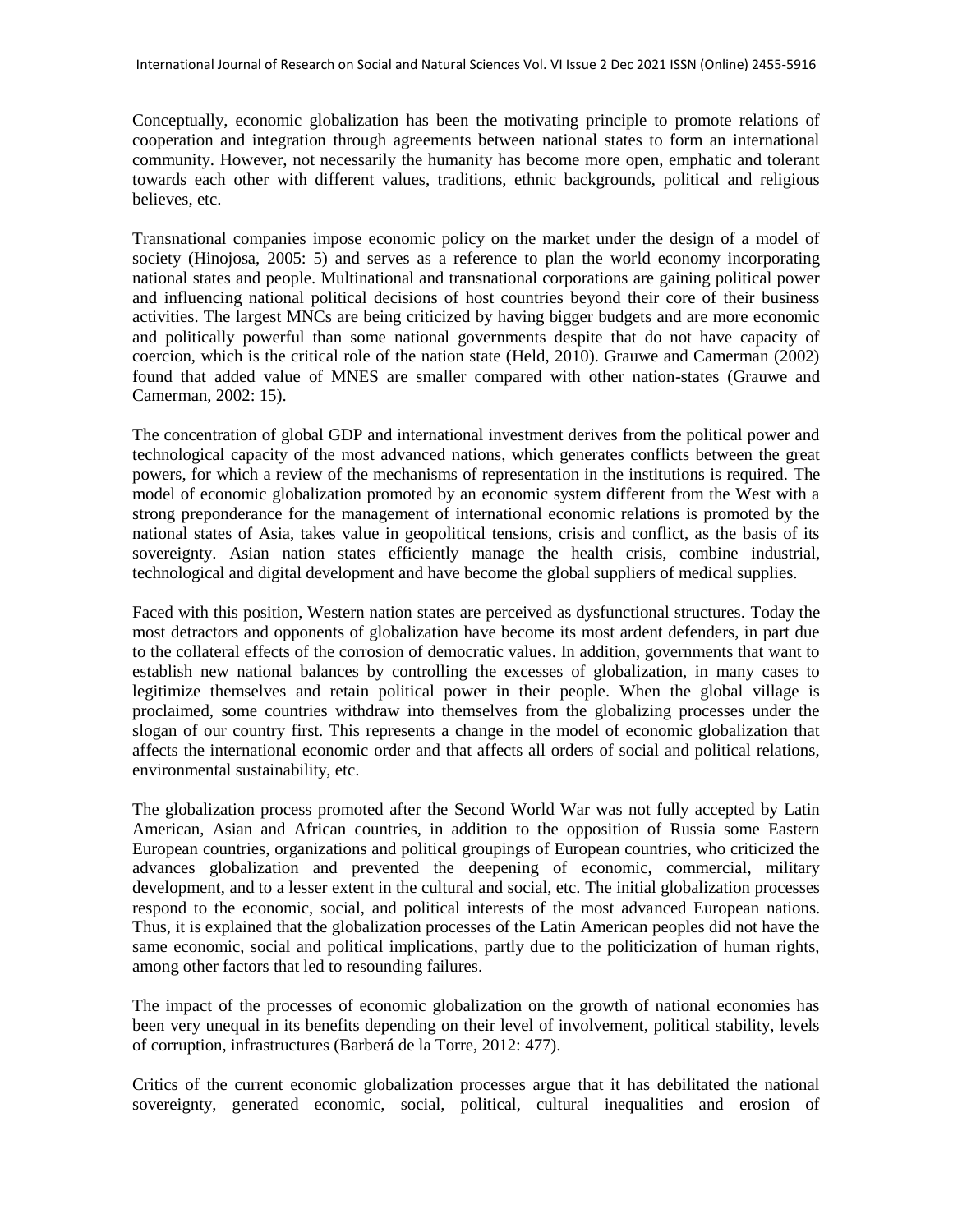environmental sustainability, being the less developed countries the losers (Amin, 1997, Murshed, 2003; Stiglitz, 2002 and 2006; Bhalla, 1998; Hirst and Thompson, 1996; Dunning and Narula, 1997; Wade, 2002). Less developed countries must identify their strengths in their interdependence between states to better design a policy mix and institutional structure regime to facilitate world economic integration. Global economy is far away from economic integration and convergence leaving a reduced political space and participatory debate of organizations responsible of designing and implementing the economic policies.

National states pursuing international economic integration and globalization processes, may have as some consequences that their sovereignty and democratic form are limited and even, dismantled by the actions of international organizations, multinational and transnational enterprises' and other nation states. Multinational enterprises and corporations establish in spatial locations under a jurisdictional competent national and local laws, making the nation states more important agents than the MNEs.

The progressive integrated global markets are being possible by the underpinning foreign trade and investment policies and agreements. Nation states intervene in the control of strategic sectors and regulations on the participation of foreign investment in the control of companies, incentives for SMEs and large national companies to restructure their liabilities as a claim of the companies themselves. However, the trade and investment agreements are not perfect because they frequently reflect the power asymmetries and imbalances between the different nation states and the heavy influence of multinational business interests in local policy development. Multinational corporations can sue nation states under inclusion mechanisms and reduce their capacity to implement labor, environmental and health regulations.

These actors are participating more actively and influencing at international level. MNEs have been criticized on becoming more powerful that some national countries with effects on harming national sovereignty and impoverishment of domestic and local host economies and exploiting the local workers (Anderson and Cavanagh, 2000).

The national economic development objectives are replaced for the market dictatorship (Rodrik 2000: 183) in trade and financial liberalization replacing the wellbeing state. The world order is redefined with transcendental transformations for the economy and politics. The interference tendency of globalization processes in the world order are rather processes of the evolution of the traditions and customs of the peoples that displace principles such as non-intervention to support new principles such as the primacy of individuals, democracy and the rule of law. In this way, nation states are integrated into new forms of global political organization.

The crisis of globalization is revealed in political phenomena that reveal the inefficiency of international institutions, the abuses of the bureaucratic administrative structures of international organizations and policies imposed in an authoritarian way, the rejection of the university of the liberal conception of human rights proclaimed by globalization theorists, etc.

International and national institutions and organizations supporting the economic globalization governance have been under criticisms. The international governance is not providing the required confidence on policy advice, as a manager of openness processes, coordination the availability of big data and as the public voice of debates. National states retreat in the face of globalizing processes, putting the concept of the world as a global village in check. This change in trend is a disruptive change that affects the entire international economic system, the world order, modifies social relations, etc. There are the nation states that are more involved in the management and action of the health crisis at the local level, more than the institutions of global governance, to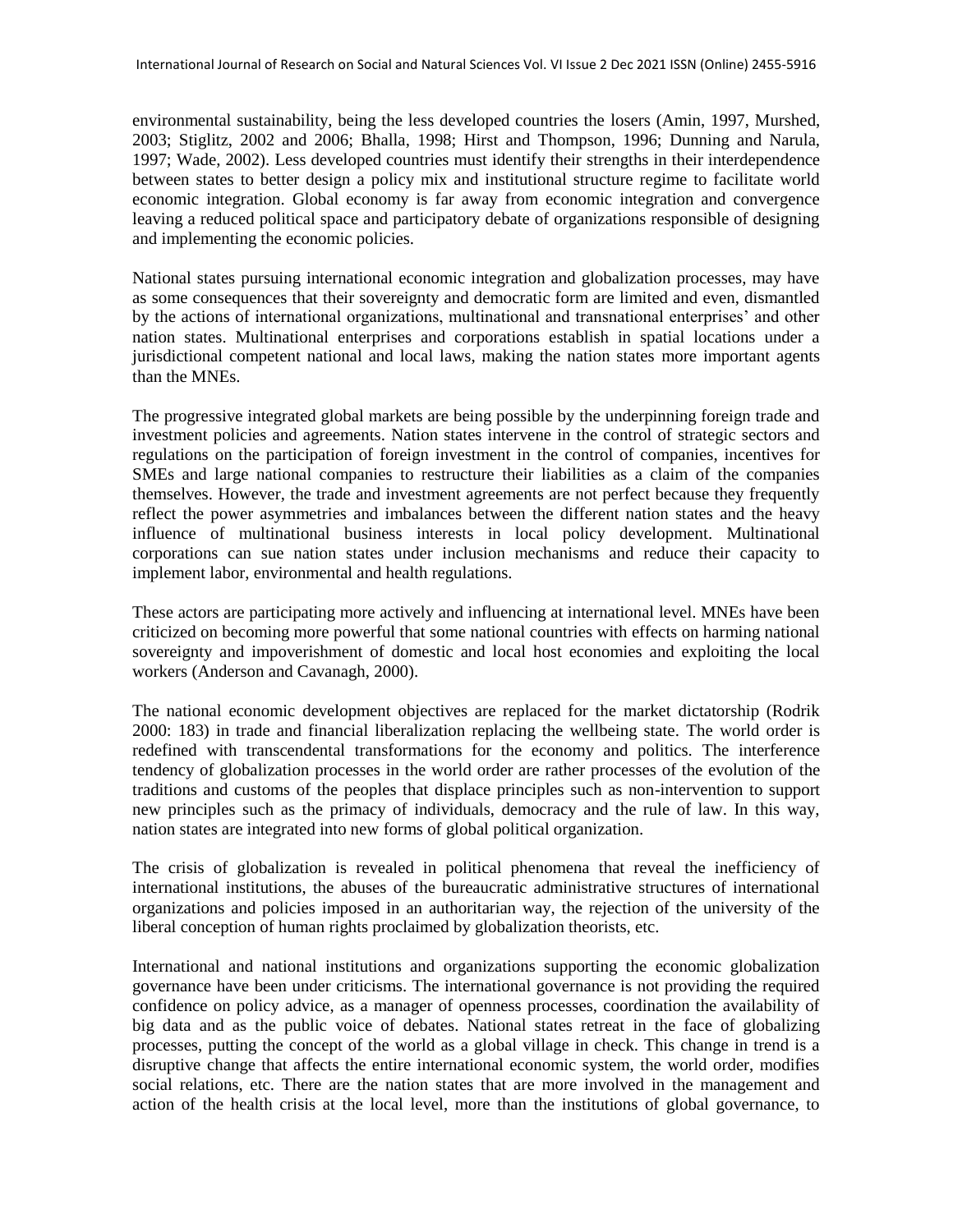control the spread of the virus and reduce its effects on health and economic repercussions on their populations.

#### **4. Discussion**

The processes of economic globalization have increased economic, social, political and cultural interrelationships among all countries, imposing standards of compliance with human rights, control of climate change, etc. To get all these achievements, scientific, information and communications technologies and economic digitalization have played a relevant role. However, this role has been not exempt of tensions with the political dimension.

However, the current economic globalization benefits and challenges the nation-state with a loss of national sovereignty (Bhagwati 2004 and Ritzer 2011), with new forms of government and glocal (global and local) policies supported by international institutions to reduce the uncertainty. In this way, economic globalization may not be capable to sustain long-term growth for countries due to emerging problems such as the mentioned by Ruggie, (1982) the loss of economic and social cohesion embedded in the liberalism model. Global society is fractured between who are the winners and who are the losers while the state weakens and becomes incapable of balancing.

The opening of globalized markets has exacerbated the inequality in the distribution of income between those who receive the maximum benefits and the most, who are becoming poorer. Although the existing inequality between nation states is questionable, identifying the factual differences for differential deals and concessions, globalization processes have advanced with egalitarian openings in international economic interactions, although it has not been able to generate an adequate regulatory and institutional framework.

The nature of globalization processes represents a set of changes that directly affect active subjects, positively or negatively, but also require more actors in addition to States, international organizations, NGOs and multinational companies, etc. (Allard 2010: 77).

The economic dimension estimates the consequences of global market, social dimension is based on the dissemination of information and ideas and the political dimension refers more to political cooperation (Kocourek, Bednářová, Laboutková, 2013). Economic globalization is oriented towards the export of goods and services, taking advantage of digital economic technologies, that has benefited some of the advanced and emerging economies inserted in the geo-economics-political scenario. Economic globalization intensified the transnational commercial and financial economic interactions through the use of information, communication and digital technologies, promoted by multilateral economic institutions and agents beyond the economic interrelationships between national states.

The exchange of goods and services has increase with the interrelated economic social and political components through the use of digital technologies and the trade policies of the globalization processes which have transformed societies, shaped political institutions, modified modes of production, distribution and consumption and changed lifestyle patterns. However, at the current stage of globalization, the political will is retracting to the power base of the nation states.

The economic, political, social and cultural influence of the great powers on the less developed countries through processes of colonization, internationalization, integration, and globalization, facilitated by the digital information and communication technologies, establish exchange relations between their markets for raw materials, natural resources, commodities, goods and services. The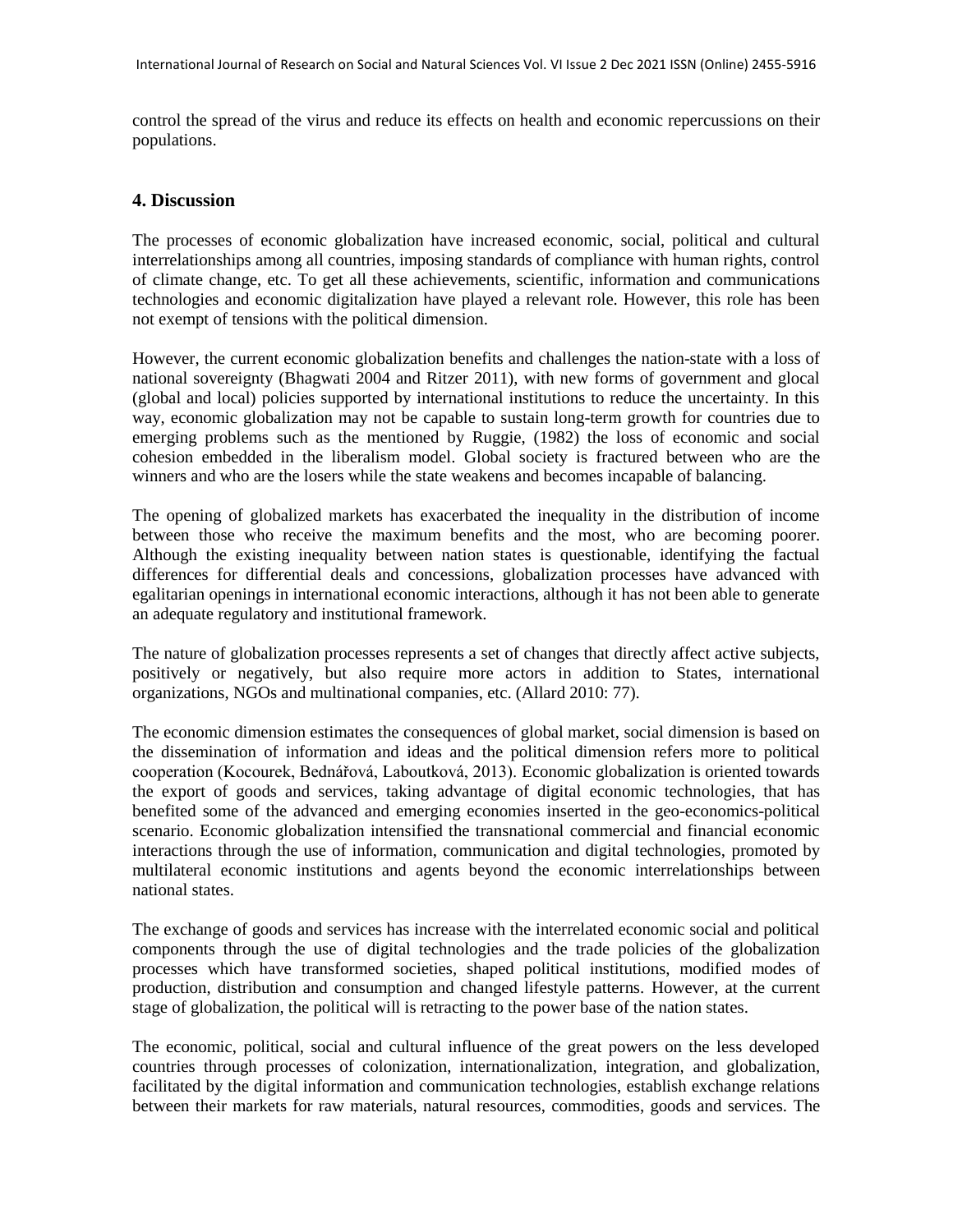international and global community is in the process of integration and formation under a mistaken dominant individualistic idea rather than a social one based more on relationships of cooperation and collaboration.

The politicization of human rights based on an individualistic relativism precipitates the intolerance that interferes with the acceptance of globalization processes by some peoples. However, globalization has also created and increased negative situations for development and freedom and human dignity with measures that have been restrictive for human rights that are intended to guarantee the security of people and the state. Many of these restrictive measures have been imposed after the terrorist attacks that have revitalized the functions of the State.

Reversing the processes of globalization through the political dimension of the nation states, put pressure on the levels of prices, interest and inflation that contribute to stabilizing the economy, society and politics. The nation states aimed to the achievement of economic growth and stability and social development for their people, they have entered into trade and digital wars. The cyberattacks are substituting to the traditional wars. Nevertheless, the processes of economic globalization are entering a period of reversal of transnational interactions after a period of intensification of more than 40 years promoted by multinational companies, international organizations and other economic and social agents, but not necessarily by national states.

One response to counteract the negative effects of the recurring economic, political and social crisis is the coordination of international cooperation efforts among nations to promote integration processes. The international institutions that have the functions of governance of the globalization processes are not susceptible to accepting reforms, so the need for a new institutional framework necessitates the emergence of new alternative international mechanisms to expand the political democracy of global society.

Advocates of economic globalization consider it has positive effects on the growth of countries because reduces poverty and promotes political democratic principles (Eichengreen, 1996; De la Dehesa, 2004; Bhagwati, 2004; Wolf, 2005, Sala-i-Martin, 2006). However, economic globalization and democracy have not gone always together, and in fact the opposite has been the reality under a colonialist design of pure business. The national state imposed nationality on entocultural and linguistic pluranationality in an internal colonialist structure that is not exempt from institutional and structural violence to mitigate the different forms of resistance. In doing so, the digital information and communication technologies play a relevant role.

On the political dimension of globalization, the increasing international interconnectedness in financial services and globalization of economies are relevant for the corporate governance structure (Sassen 1991: 65 ff.). However, it is required to reform the international economic governance institutions and agencies to redefine its functions in economic integration and globalization processes. One of the challenges is the strengthening of the global institutions created at Bretton Woods that have given structure and support to globalization processes by modernizing their corporate governance mechanisms to promote a more harmonious integration of nations in world trade. An international trade and financial governance system should be aimed to regulate the flows and avoid the financial crises. Other relevant measure is to improve the governance and transparency of the international financial system.

On the digital technologies, international governance needs the potential transformation of information and communication technologies for the research and analysis of big data. The integration of the process of economic globalization requires the use of digital technologies for the world government function through the institutionalization, market and global redistribution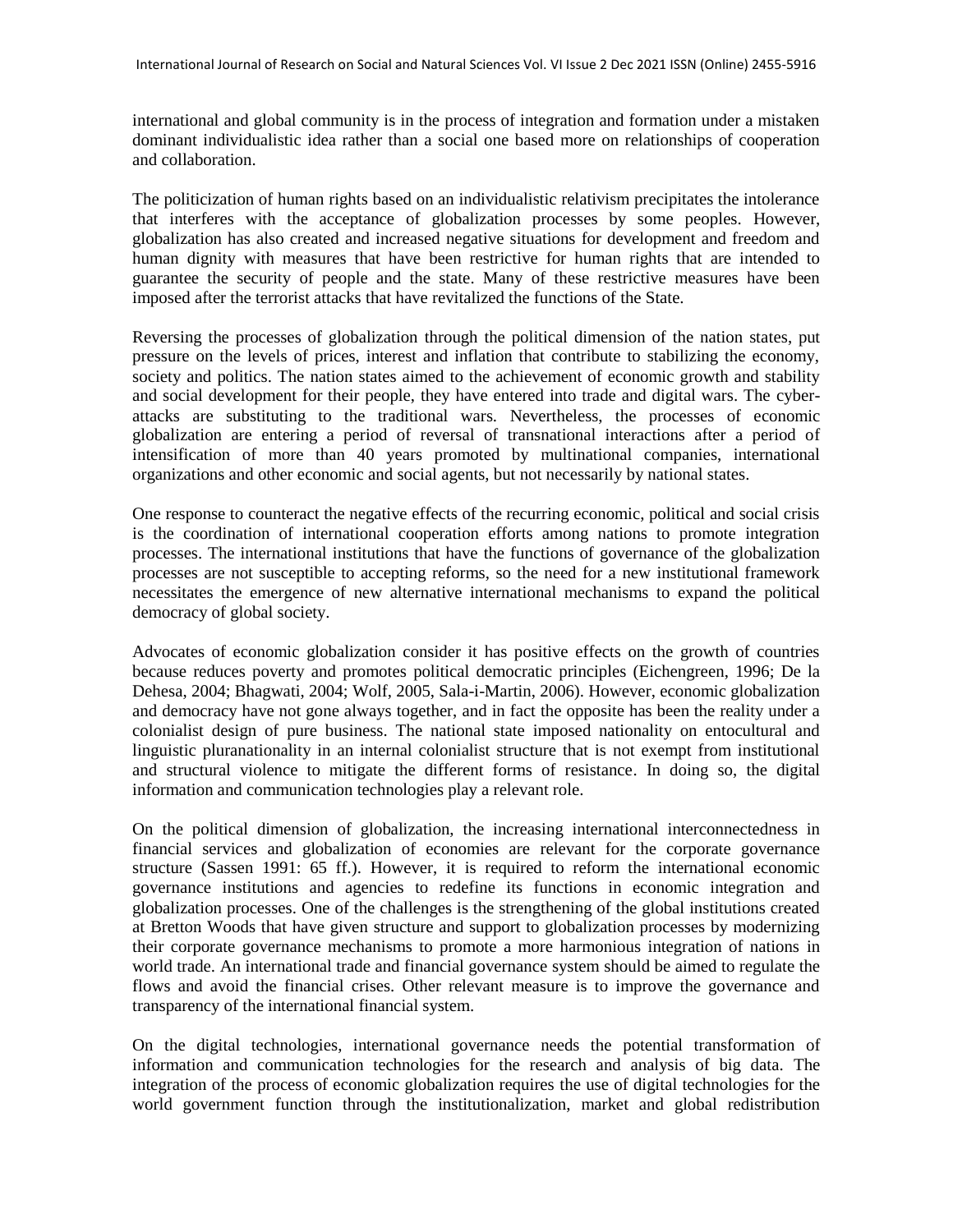functions (Fontela 1998: 31). The design and implementation of economic policies to promote the positive effects of the digital and political dimensions, and eliminate the negative ones of economic globalization processes, enhance the global governance and economic integration.

International economic and financial institutions and organizations must develop more democratic governance and practices systems to facilitate and regulate the use of digital technologies to achieve more economic interdependence in the international integration and globalization developments. The global self-regulation of international financial movements in combination with the dominant sovereignty has resulted in priorities that limit the financing of public education and health systems, crises and natural disasters due to the neglect of a global policy to control global warming, low wage levels that result in an increase in economic inequalities, etc. Economic globalization cannot support full sovereignty and democracy for national states as international institutions and organizations may mandate some limitations.

Globalization requires the solution of eventual conflicts between national states in such a way that with greater legal strength it also allows coexistence with supranational institutions. The trade wars and the COVI19 health crisis highlight the relevance that the State acquires in designing and implementing policies and strategies to correct the dynamics of globalization processes, considering the economic functions of markets. In doing so, economic globalization requires of the cooperation of both, the digital and the political dimensions.

# *References*

Acemoglu, D. et al., (2016), Import competition and the great US employment sag of the 2000s, *Journal of Labor Economics*. 2016, vol. 34, issue S1, S141 - S198.

Allard, R. (2010). Actores, tendencias y nuevas temáticas en el mundo global: desafíos para Chile y

América Latina, *Estudios Internacionales*. Revista del Instituto de Estudios Internacionales de la Universidad de Chile, Nº 165.

Amin, S. (1997), *Capitalism in the Age of Globalization: The management of contemporary Society*, Zed Books, London

Anderson S. y Cavanagh, J. (2000), *Top 200, The Rise of Corporate Global Power*, Institute for Policy Studies, December.

Barberá de la Torre, R. (2012). Globalización, en Malfeito, Jorge (Coord.), *Introducción a la economía mundial*. Madrid: Delta Publicaciones, pp. 467-489.

Bhagwati, J. (2004), *In Defence of Globalization*, Oxford University Press, EE.UU.

Bhalla, A. S. (1998), *Globalization, Growth and Marginalization*, Macmillan Press, London.

Kocourek, A., Bednářová, P., Laboutková, Š. (2013). The Linkages between Human Development and Economic, Social, and Political Dimension of Globalization. *E+M Ekonomie a Management.*  2013, Vol. 16, Iss. 2, pp. 10-21. ISSN 1212-3609.

Collins, M. (May 6, 2015,03:06pm EDT). The pros and cons of globalization. Forbes. Retrieved fro[mhttps://www.forbes.com/sites/mikecollins/2015/05/06/the-pros-and-cons-of](https://www.forbes.com/sites/mikecollins/2015/05/06/the-pros-and-cons-of-globalization/#68ff1012ccce)[globalization/#68ff1012ccce](https://www.forbes.com/sites/mikecollins/2015/05/06/the-pros-and-cons-of-globalization/#68ff1012ccce)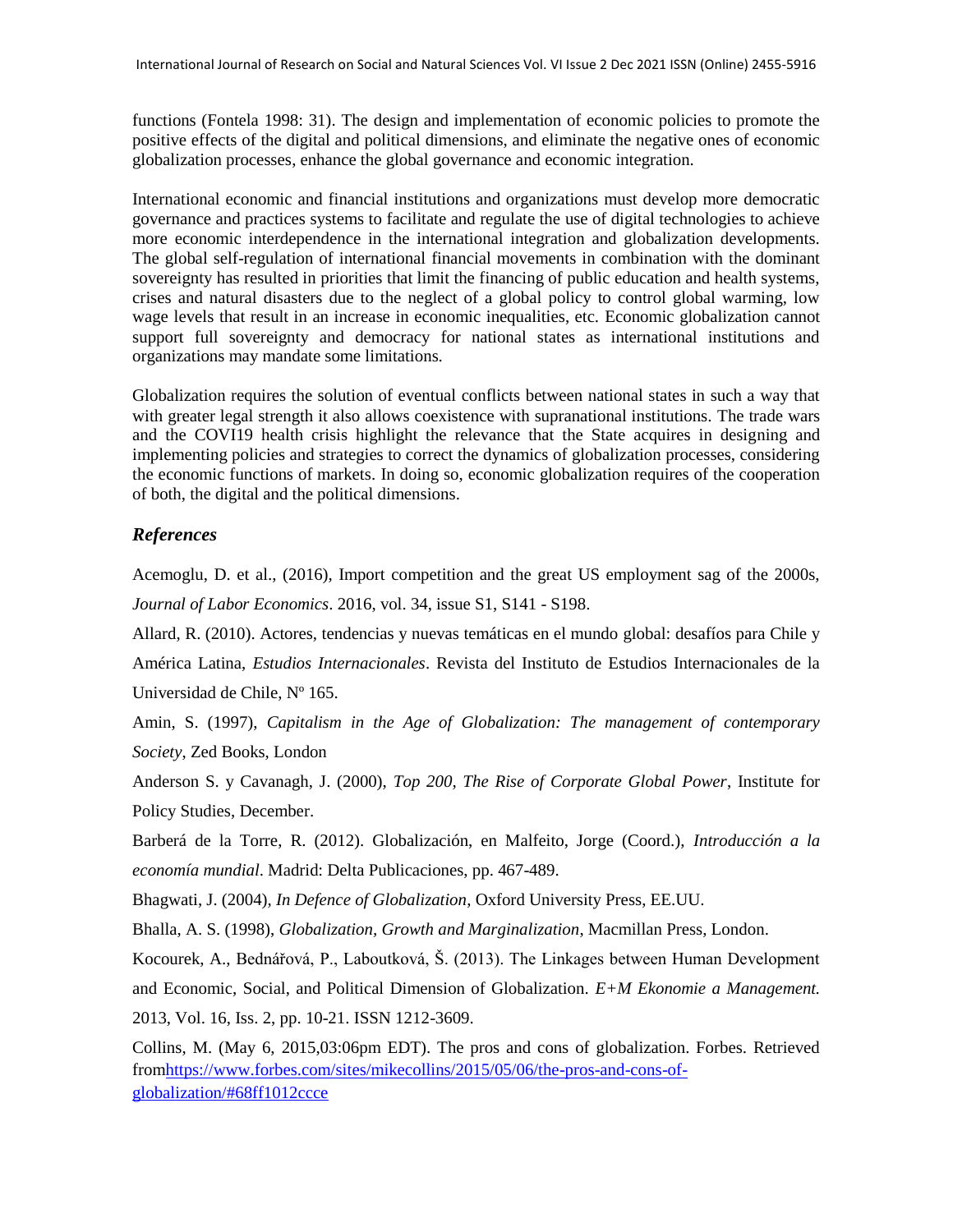De la Dehesa, G. (2004), *Comprender la Globalización*, Economía Alianza Editorial, Madrid.

De Paz, M. (1998). El proceso de intensificación de las relaciones: la mundialización de la economía, en De Paz, M. (dir.), *Economía mundial*, Madrid: Ediciones Pirámide.

Dunning J. H. y Narula, R. (1997), Developing Countries Versus Multinationals in a Globalising World: Dangers of Falling Behind, *Discussion Papers in International Investment and Multinationals*, Series B, Vol. IX (1996/1997), No. 226, University of Reading, Department of Economics.

Eichengreen, B. (1996), *La globalización del capital. Historia del Sistema Monetario Internacional,* Antonio Bosh Editor, Spain.

García de la Cruz, J.M. (2008). La globalización económica, en García de la Cruz, J.M. y Durán, G. (coords.), *Sistema económico mundial*. Madrid: Thomson Editores, pp. 53-74.

Held, D. (2010), *Cosmopolitanism: Ideal and Realities and Deficits*, Polity Press, UK.

Grauwe, P. y Camerman, F. (2002): *How Big are the Big Multinationals Companies?*, Louvain University and Belgium Senate,

[http://www.econ.kuleuven.be/ew/academic/intecon/degrauwe/pdg-](http://www.econ.kuleuven.be/ew/academic/intecon/degrauwe/pdg-papers/recently_published_articles/how%20big%20are%20the%20big%20multinational%20companies.pdf)

[papers/recently\\_published\\_articles/how%20big%20are%20the%20big%20multinational%20compa](http://www.econ.kuleuven.be/ew/academic/intecon/degrauwe/pdg-papers/recently_published_articles/how%20big%20are%20the%20big%20multinational%20companies.pdf) [nies.pdf,](http://www.econ.kuleuven.be/ew/academic/intecon/degrauwe/pdg-papers/recently_published_articles/how%20big%20are%20the%20big%20multinational%20companies.pdf) Consulted in October 2015.

Findlay, R. and O'Rourke, K. (2008). Power and Plenty: Trade, War, and the World Economy in the Second Millennium. Princeton, NJ: Princeton University Press.

Fontela, E. (1998). La economía mundial hacia el tercer milenio: un programa para los economistas, en De Paz, M. (dir.), *Economía mundial* . Madrid: Ediciones Pirámide, p. 31.

Friedman*,* T. L. (*2005*). *The world is flat: A brief history of the twenty-first century*. Farrar, Straus and Giroux.

Grauwe, P. y Camerman, F. (2002): *How Big are the Big Multinationals Companies?*, Louvain University and Belgium Senate, [http://www.econ.kuleuven.be/ew/academic/intecon/degrauwe/pdg](http://www.econ.kuleuven.be/ew/academic/intecon/degrauwe/pdg-papers/recently_published_articles/how%20big%20are%20the%20big%20multinational%20companies.pdf)[papers/recently\\_published\\_articles/how%20big%20are%20the%20big%20multinational%20compa](http://www.econ.kuleuven.be/ew/academic/intecon/degrauwe/pdg-papers/recently_published_articles/how%20big%20are%20the%20big%20multinational%20companies.pdf) [nies.pdf,](http://www.econ.kuleuven.be/ew/academic/intecon/degrauwe/pdg-papers/recently_published_articles/how%20big%20are%20the%20big%20multinational%20companies.pdf) Consulted in October 2015.

Herdegen, M. (2005). *Derecho Internacional económico*. Pamplona: Aranzadi.

Hinojosa, L. (2005). Globalización y Soberanía de los Estados. *Revista Electrónica de Estudios Internacionales*, Nº 10, p. 2.

Hirst, P. Q. and Thompson, G. F. (1999) *Globalization in Question: The International Economy and the Possibilities of Governance*, 2nd edn (1st edn 1996). Cambridge : Polity Press .

Milken Institute (2003). *Globalization 101*. Milken Institute Review, June 2003.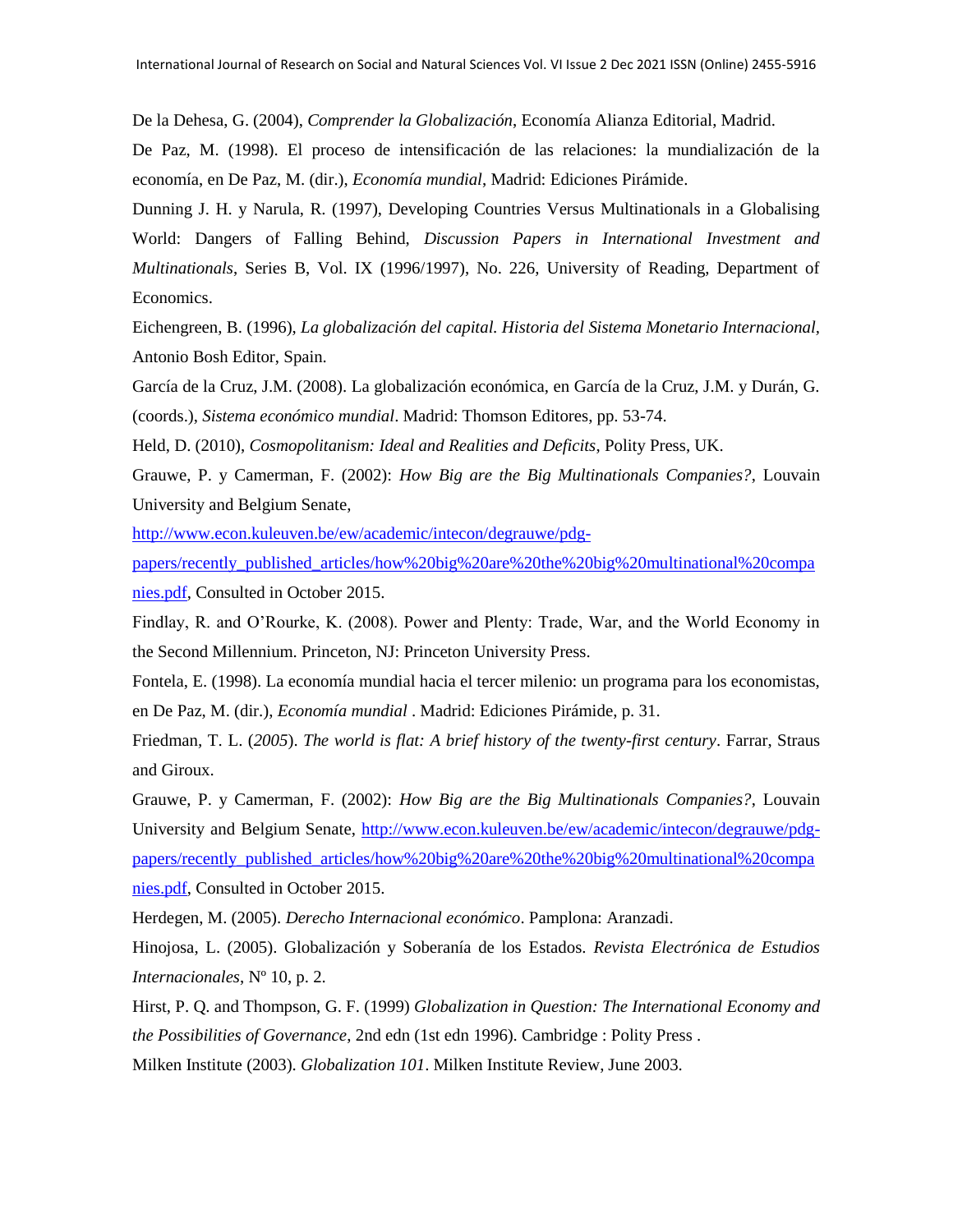Mokyr, J. (2016). *A Culture of Growth: Origins of the Modern Economy*. Princeton, NJ: Princeton University Press.

Murshed, S. M. (2003), *Globalization is not always good: an economist's perspective*, Institute of Social Studies, The Hague, Netherland.

Rodrik, D. (2000). How far will international economic integration go?, *Journal of Economic Perspective*, Vol. 14, No. 1, winter, pp. 177-186.

Ruggie, J. (1982), "International regimes, transactions, and change: Embedded Liberalism in postwar economic order", *International Organization*, 36, No. 2, spring, pp. 379-415.

Sala-i-Martin, X. (2002), The Distributing rise of global income inequality, *NBER*, Working Paper No. 8904.

Sassen, S. (1991): *The global city: New York*, London, Tokyo. Princeton

Schaal, G.S. and HeidenReich, F. (2016). Einführung in die politischen Theorien der Moderne. Opladen/Toronto: Verlag Barbara Budrich.

Ritzer, G. (2011), *Globalization: The Essentials,* Wiley-Blackwell, UK

Segrelles, J. (2008), Fondos Soberanos y sector energético: ¿problema o solución?, *Real Instituto Elcano*, *ARI* No. 32/2008.

Stiglitz, J. (2006), *Cómo hacer que funcione la globalización,* Taurus, Madrid

Stiglitz, J. (2002), *El Malestar de la Globalización*, Editorial Taurus, Madrid.

Swiss Economic Institute (2013). *Press Release, KOF Index of Globalization* 2013. Friday 1 March 2013.

Tomassini, L. (1996). El proceso de globalización y sus impactos socio-políticos Estudios Internacionales. *Revista del Instituto de Estudios Internacionales de la Universidad de Chile*, Nº 115, p. 318.

Wade, R. H. (2002), What strategies are viable for developing countries today? The World Trade Organization and the shrinking of development space, *Development Studies Institute, London School of Economics and Political Science*, UK.

Wolf, M. (2005), *Why Globalization Works*, Yale Nota Bene, UK.

World Trade Organization (2013). World Trade Report 2013, *Factors Shaping the Future of World Trade*. Geneva: WTO.

World Trade Organization (2012) World Trade Report 2012, *Trade and Public Policies: A Closer Look at Non-Tariff Measures in the 21st Century.* Geneva: WTO, 2012.